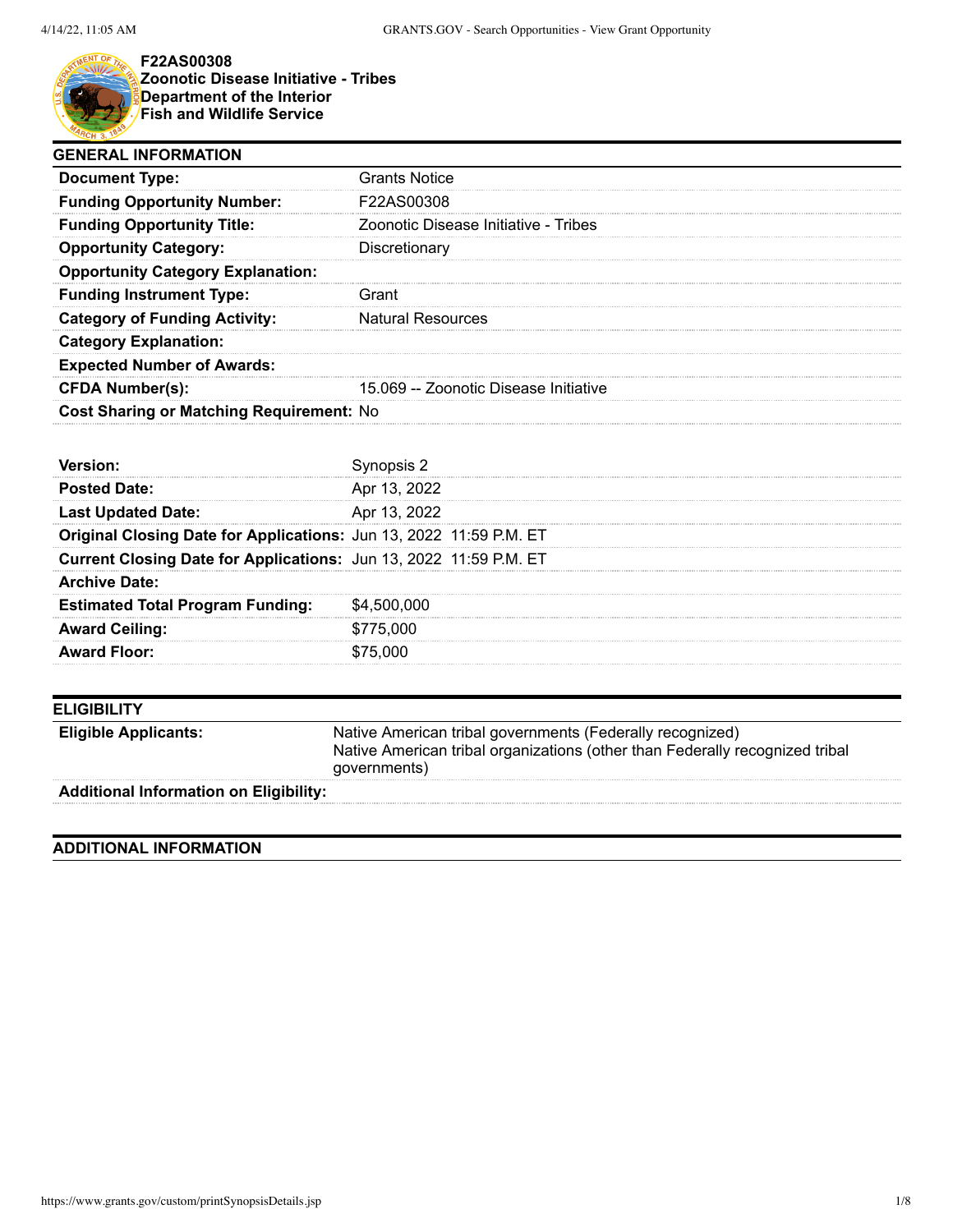**Agency Name:** Fish and Wildlife Service

**Description:** The American Rescue Plan provides financial assistance "for research and extension activities

> to strengthen early detection, rapid response, and science-based management to address wildlife disease outbreaks before they become pandemics and strengthen capacity for wildlife health monitoring to enhance early detection of diseases that have capacity to jump the species barrier and pose a risk in the United States."

> Funding will be used to establish and enhance Tribal fish and wildlife agencies' capabilities to effectively address health issues involving free-ranging terrestrial, avian, and aquatic wildlife and minimize the negative impacts of health issues affecting freeranging wildlife through surveillance, management, and research to protect the public against zoonotic disease outbreaks.

> This new federal assistance program is designed to increase readiness for wildlife agencies to protect against future pandemics and encourage them to coordinate their efforts across jurisdictions in a seamless manner. Assistance will be available for a range of activities with the goal of the program being to strengthen the foundation of an interjurisdictional landscape-level wildlife health and disease network to protect wildlife, ecosystems, economies, and the American public. This goal will be supported through the following objectives:

Wildlife managers have a current, evidence-basedwildlife disease plan which considers:

Disease surveillance and techniques for surveillance strategies

Diagnostic pathology, microbiology, virology, parasitology, toxicology,, and biosafety

Outbreak response

Wildlife population management

Regulatory and policy response

Data management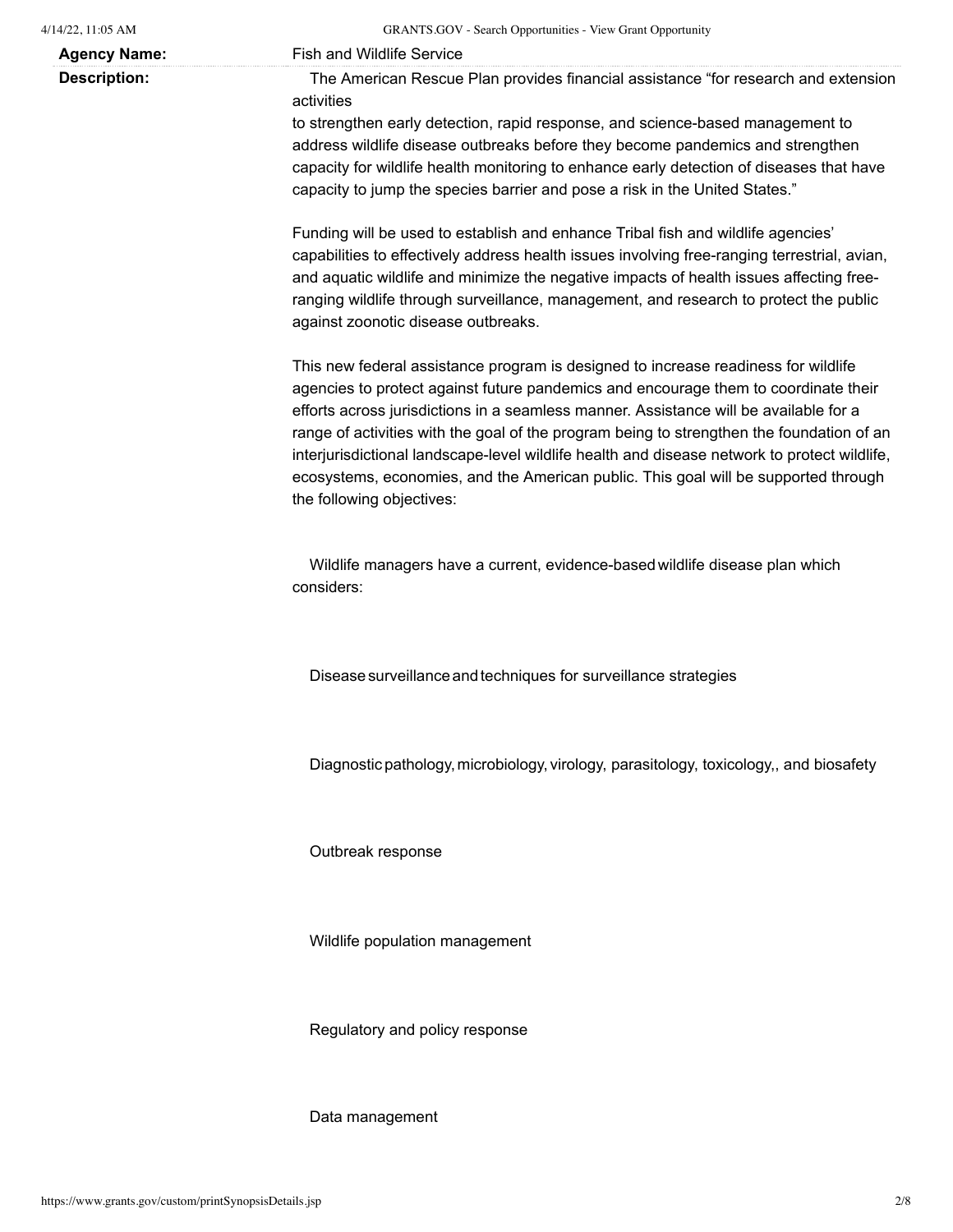## Risk assessment and decision support **Training**

Communication plans so that key stakeholders receive and understand information about wildlife diseases in a timely manner.

2. State, territorial, and Tribal managers in the same regions are connected in an interjurisdictional network of practitioners, including public health and veterinary services.

3. Wildlife managers have access to diagnostic services for wildlife disease.

Wildlife managers have capacity to manage wildlife health data, data sharing, and communication.

Project length is one to three years.

Applicants must fill out a survey at the beginning and end of their project. This survey is designed to evaluate the American Rescue Plan Zoonotic Disease Initiative financial assistance program and will not be used to evaluate individual proposals. Link to survey: https://forms.office.com/Pages/ResponsePage.aspx? id=urWTBhhLe02TQfMvQApUlC0HVXMNMqBMuU8- Gdn0ea9UNlQ5SjVXTFVCWlBCRURWTUdBSFczUU5QQi4u

The following activities are eligible for funding:

Allowable Actions Examples

Best management practices for fish and wildlife diseases

Develop all-inclusive Best Management Practices or issue-specific BMPs for fish and wildlife disease such as feeding wildlife, water quality and quantity management, integrated pest management plans

Biosecurity & biosafety

Develop biosecurity and biosafety protocols/educational resources for field staff, management practices, animal handling, captive facilities; develop and implement biosecurity protocols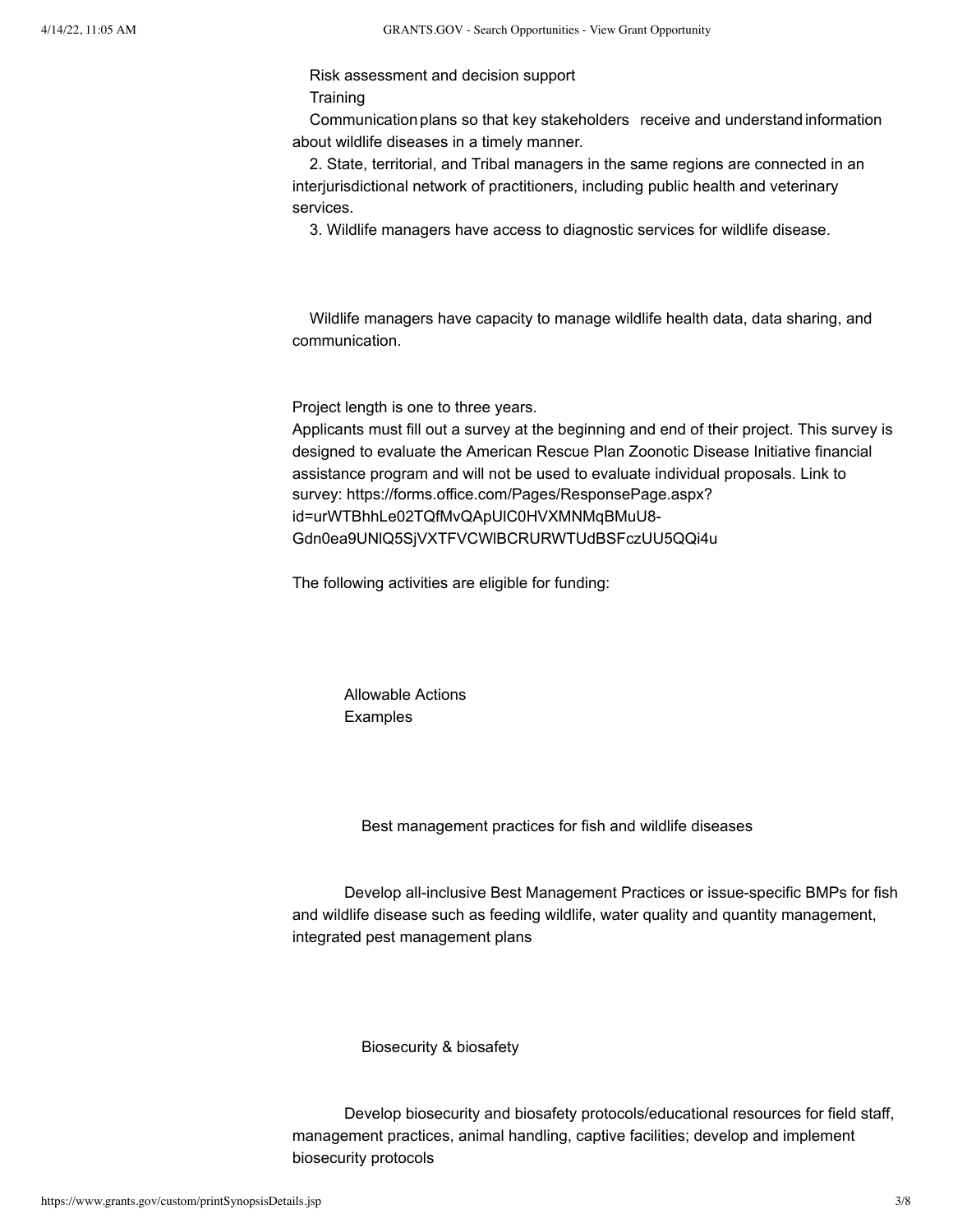Communications, internal and external

Develop rapid communication structures and relationships for both routine and emergency disease events (in-state, regional, national; wildlife/agriculture/public health); develop a suite of external (public) communication templates for wildlife disease issues

Disease forecasting, risk assessments, horizon scanning

Identify current and future needs; assessments to identify gaps in capacity; current and future state associated with climate change; environmental persistence and potential routes of exposure to pathogens; identification of spillover hotspots; identification of highly susceptible species locations; wildlife susceptibility research; research on human health implications and economic impact of wildlife diseases; risk assessment of "reverse zoonotic transmission" from humans or between domestic animals and wildlife

Disease management planning

Disease contingency plans for regions or organizations for emergency and routine morbidity and mortality events; inclusion of guidance for wildlife disease as part of Wildlife Action Plans; development of disease-specific field responses; carcass disposal protocols and agreements; plans for creating a sustainable, long-term disease management program; systems approaches to develop management actions

Disease surveillance design

Design enhanced surveillance systems for early detection and monitoring at biologically relevant spatial scales that will provide statistically significant results; environmental surveillance approaches (e.g. aquatic surveillance for waterborne pathogens)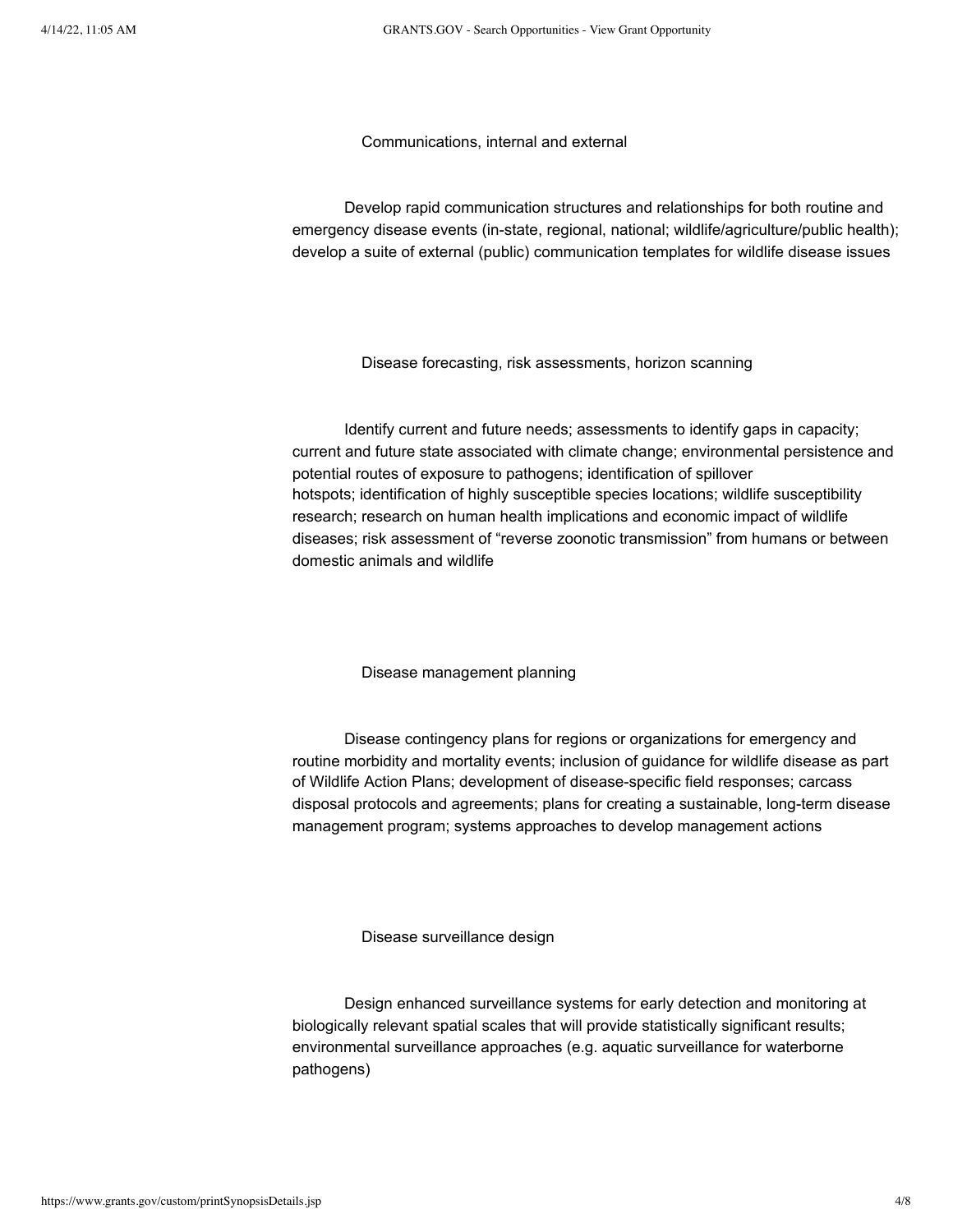Emergency response plans; develop inter-jurisdictional response capabilities; clarify agency responsibilities and funding streams for covering the costs of emergency response; ensure agency contacts are up to date; set up mutual aid agreements; table top and field exercises; development of an All-Hazards Incident Management Team with fish and wildlife disease skillset; foreign animal disease outbreak plans; After Action analysis (hot wash) of disease response activities and management interventions; structured-decision making/adaptive management/modeling approach to determine how to move forward in a disease response with a large amount of uncertainty; Design longterm monitoring programs to follow-up on response activities and detect recurrence of the disease issue and/or lasting impacts to the population as a result of the disease or the management response to it

Hire staff dedicated to fish and wildlife health duties

Hire fish and wildlife biologists and technicians to increase field response capabilities for detection of disease events, sample collection, sample processing, data entry, and response);Hirefish and wildlife veterinarians, ecologists, social scientists, biologists to address fish and wildlife health and disease.

Human dimensions

Examining tolerance of management interventions (e.g. timing, locations); risk perceptions and how those can be influenced or utilized to address disease issues; what messages and messaging formats are most effective; educational campaigns based on human dimensions research; risk communication; knowledge translation and mobilization; Conflict resolution - working with partners to resolve chronic sources of conflict when addressing fish and wildlife health, focus groups, stakeholder meetings, social science evaluations, training in conflict resolution

J. Increasing resilience and protecting environmental services to decrease the impact of disease

Prevent or decrease human & domestic animal interactions with wildlife; add a component to wildlife action plan for increasing resilience against disease; safe harbor agreements; collaborations with EPA; addressing invasive and injurious species through prevention, response, control of invasive and injurious species that could serve as reservoirs of disease; water and environmental quality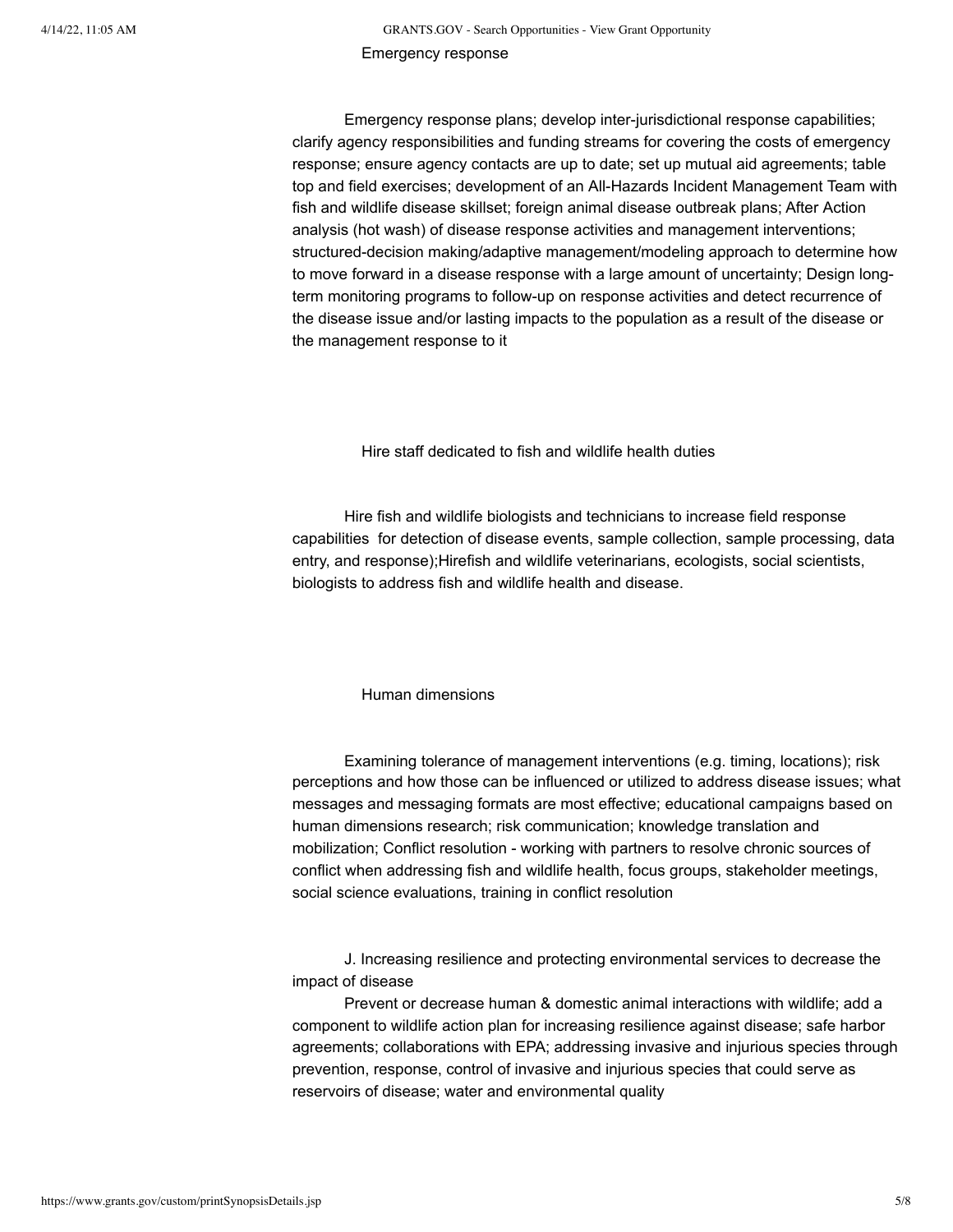#### 4/14/22, 11:05 AM GRANTS.GOV - Search Opportunities - View Grant Opportunity

#### K. Information management systems

State/Tribe level data management capability, production of reports, maps, data interpretation and visualization; Conversion of legacy data into electronic formats that can be entered into databases; create data management plan; Data sharing strategies between wildlife agencies, or between wildlife/agriculture/public health agencies

### L. Jurisdictions & authorities

Inventory of existing statutory and regulatory framework; conduct a gap analysis of statutes and regulations from detection to recovery; Resolution of inter-jurisdictional issues; Development of laws, regulations, and ordinances; Ensuring an enabling environment exists for wildlife agencies to enact a wildlife health program (legislative authorities) and that agencies have organizational capacity (plans, people, infrastructure), and technical capacities to enact the program (training, etc.)

#### M. Laboratory network and services

Establish new or strengthen existing diagnostic networks; Expansion of diagnostic services available; Join a regional diagnostic lab service as a member (e.g. Southeastern Cooperative Wildlife Disease Study), or establish agreements with state-level and national labs; Logistics and equipment for sample collection, testing, archiving, and storage

### N. Partnerships and networks

Strengthening existing networks and governance structures, creating new networks and partnerships; formalize partnerships through Memoranda of Understanding or other documents; nurturing a wildlife health community of practice to be inclusive of Federal, State, Territorial, and Tribal agencies; activate citizen scientists for disease detection and response

### O. Policy and regulation development

Develop policies and regulations to prevent disease introduction, decrease disease transmission, respond to disease events, increase resilience, measure success, adaptive management, create sustainable fish and wildlife health programs

### P. Public and occupational health

Create guidelines, policy, and outreach regarding biosafety and public health for personnel, volunteers, and visitors; create linkages and collaborations with local, State, Territorial, and Tribal public health offices for routine and emergency events; hire public health expertise

Q. Research to develop disease detection and management tools Projects focused on applied disease prevention, surveillance, management, detection techniques, ways to limit disease transmission, promoting resilience, to support an adaptive management approach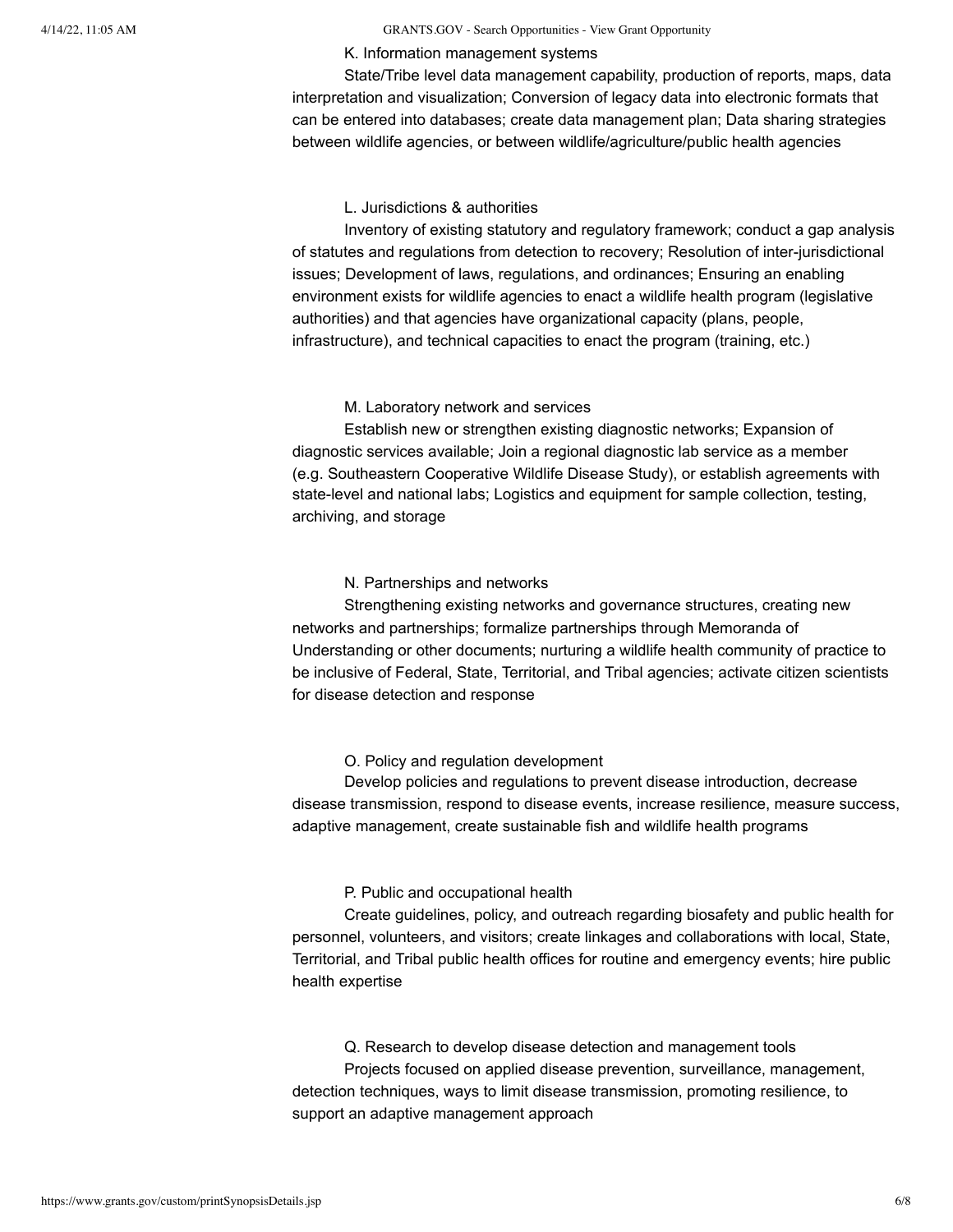4/14/22, 11:05 AM GRANTS.GOV - Search Opportunities - View Grant Opportunity

R. Tools and management strategies development for climate adaptation and mitigation for disease impacts

Systematic collection of health data and integration with climatic and environmental data to determine species and populations at risk from health effects of climate change; Utilization of health promotion and harm reduction approaches in development of adaptation strategies; analysis of wildlife or zoonotic diseases prone to expansion due to climatic changes.

### S. Training

Didactic and hands-on courses for biologists, veterinarians, law enforcement officers, volunteers, rehabilitators, and partners on: Fish and wildlife disease, incident management, biosafety/biosecurity/personal protective equipment use; interjurisdictional collaborative training; creating consistency in training across States, Territories, and Tribes; establishment of training programs for wildlife health professionals

### T. Wildlife rehabilitation

Instituting and improving biosecurity & biosafety practices of rehabilitators to prevent or minimize disease transmission; developing release protocols to reduce impacts on ecosystems; increasing disease diagnostics for animals submitted to rehabilitators

Award funds cannot be used for real property acquisition or construction

#### MERIT SELECTION

Selection of projects will be based on the merits of the proposal. Proposals must explain how the applicant will build an interjurisdictional landscape-level wildlife health and disease network to protect wildlife, ecosystems, economies, and the American public. Selection factors will be rated numerically and are as follows:

Create or improve a wildlife health management plan – 25 points Creates networking through formal arrangements – 5 points Creates networking through a multi-partner proposal – 10 points Establishes diagnostic access for applicant organization – 10 points

Establishes data management plan/hires data manager – 10 points

Creates internal and external communications/hires communication specialist – 20 points

Describe how this proposal supports equity, diversity, environmental justice, and/or accessibility of services – 5 points

Describe how this proposal is sustainable through climate change or addresses climate adaptation – 5 points

Proposal is innovative or unique; has ideas and actions that can be replicated elsewhere – 10 points